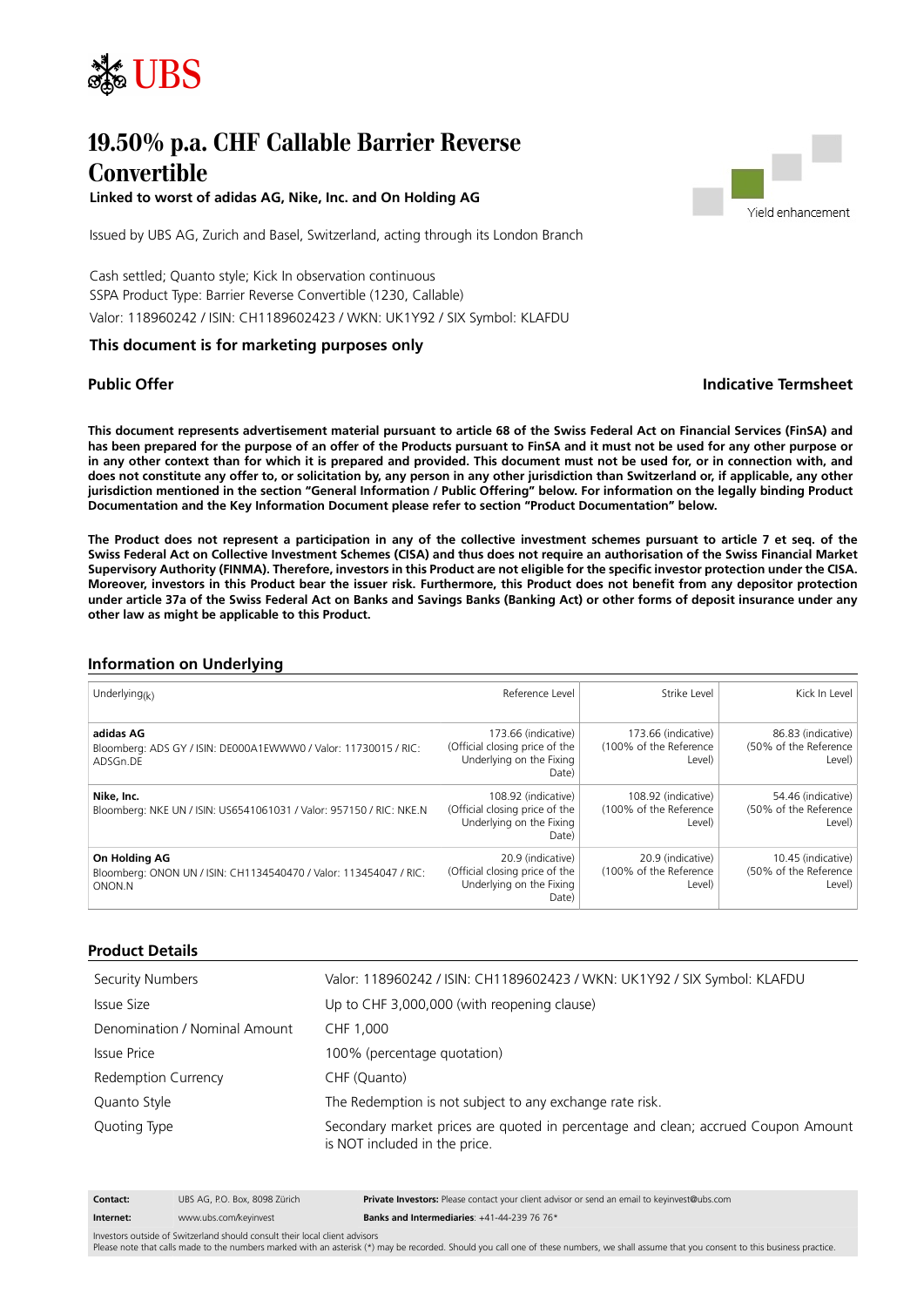

#### **Dates**

| Launch Date                                                                                                                                              | 25 May 2022                                                                                                                                                                                                                                                                                                                                                                                                         |                   |  |
|----------------------------------------------------------------------------------------------------------------------------------------------------------|---------------------------------------------------------------------------------------------------------------------------------------------------------------------------------------------------------------------------------------------------------------------------------------------------------------------------------------------------------------------------------------------------------------------|-------------------|--|
| Subscription Period*                                                                                                                                     | 25 May 2022 - 08 June 2022 (15:00 CEST)                                                                                                                                                                                                                                                                                                                                                                             |                   |  |
| Fixing Date*                                                                                                                                             | 08 June 2022                                                                                                                                                                                                                                                                                                                                                                                                        |                   |  |
| First Listing Date*                                                                                                                                      | 15 June 2022                                                                                                                                                                                                                                                                                                                                                                                                        |                   |  |
| Initial Payment Date (Issue Date)*                                                                                                                       | 15 June 2022                                                                                                                                                                                                                                                                                                                                                                                                        |                   |  |
| Last Trading Date                                                                                                                                        | 08 June 2023                                                                                                                                                                                                                                                                                                                                                                                                        |                   |  |
| <b>Expiration Date</b>                                                                                                                                   | 08 June 2023 (subject to market disruption event provisions)                                                                                                                                                                                                                                                                                                                                                        |                   |  |
| Maturity Date                                                                                                                                            | 15 June 2023 (subject to market disruption event provisions)                                                                                                                                                                                                                                                                                                                                                        |                   |  |
|                                                                                                                                                          | * In case of earlier closing or extending of the Subscription Period, for example if market<br>conditions change or if maximum size is reached, the Fixing Date, Issue Date, Initial<br>Payment Date and First Listing Date may be changed accordingly. If the Fixing Date is not<br>an Underlying Calculation Date the next following Underlying Calculation Date shall be<br>the Fixing Date for all Underlyings. |                   |  |
|                                                                                                                                                          | In case of a market disruption the next following Underlying Calculation Date shall be the<br>Fixing Date for the affected Underlying only.                                                                                                                                                                                                                                                                         |                   |  |
| Coupon                                                                                                                                                   |                                                                                                                                                                                                                                                                                                                                                                                                                     |                   |  |
| Coupon Amount                                                                                                                                            | CHF 48.75 per Nominal Amount, payable on the respective Coupon Payment Date.                                                                                                                                                                                                                                                                                                                                        |                   |  |
|                                                                                                                                                          | For Swiss tax purposes the coupon payment is split into two components:                                                                                                                                                                                                                                                                                                                                             |                   |  |
| 0.00% p.a. interest component                                                                                                                            |                                                                                                                                                                                                                                                                                                                                                                                                                     |                   |  |
|                                                                                                                                                          | 19.50% p.a. premium component                                                                                                                                                                                                                                                                                                                                                                                       |                   |  |
| Coupon Period                                                                                                                                            | The Coupon Period means the period from a Coupon Payment Date (including) to the<br>next succeeding Coupon Payment Date (excluding). The initial Coupon Period will be<br>the period from the Initial Payment Date (including) to the first Coupon Payment Date<br>(excluding).                                                                                                                                     |                   |  |
| Coupon Payment                                                                                                                                           | The investor is entitled to receive the payment of the Coupon Amount in the Redemption<br>Currency on the relevant Coupon Payment Date <sub>(i)</sub> in relation to the preceding Coupon<br>Period, provided that the Securities did not expire early due to the occurrence of an Early<br>Redemption Event.                                                                                                       |                   |  |
| For the avoidance of doubt, any payment due in respect of the Coupon Amount in relation<br>to the Early Redemption Payment Date shall still be paid out. |                                                                                                                                                                                                                                                                                                                                                                                                                     |                   |  |
| Coupon Payment Dates                                                                                                                                     | Coupon Payment Date <sub>(i)</sub>                                                                                                                                                                                                                                                                                                                                                                                  | Date              |  |
|                                                                                                                                                          | $i=1$                                                                                                                                                                                                                                                                                                                                                                                                               | 15 September 2022 |  |
|                                                                                                                                                          | $i=2$                                                                                                                                                                                                                                                                                                                                                                                                               | 15 December 2022  |  |
|                                                                                                                                                          | $i=3$                                                                                                                                                                                                                                                                                                                                                                                                               | 15 March 2023     |  |
|                                                                                                                                                          | $i=4$                                                                                                                                                                                                                                                                                                                                                                                                               | 15 June 2023      |  |
| (subject to market disruption event provisions)                                                                                                          |                                                                                                                                                                                                                                                                                                                                                                                                                     |                   |  |

#### **Early Redemption**

| Issuer Exercise Date | Issuer Exercise Date(j) /<br>Early Redemption Date(j) | Issuer Exercise Date | Early Redemption Date |
|----------------------|-------------------------------------------------------|----------------------|-----------------------|
|                      | $I = 1$                                               | 08 December 2022     | 15 December 2022      |
|                      | $i=2$                                                 | 08 March 2023        | 15 March 2023         |

**Contact:** UBS AG, P.O. Box, 8098 Zürich **Private Investors:** Please contact your client advisor or send an email to keyinvest@ubs.com **Internet:** www.ubs.com/keyinvest **Banks and Intermediaries**: +41-44-239 76 76\*

Investors outside of Switzerland should consult their local client advisors<br>Please note that calls made to the numbers marked with an asterisk (\*) may be recorded. Should you call one of these numbers, we shall assume that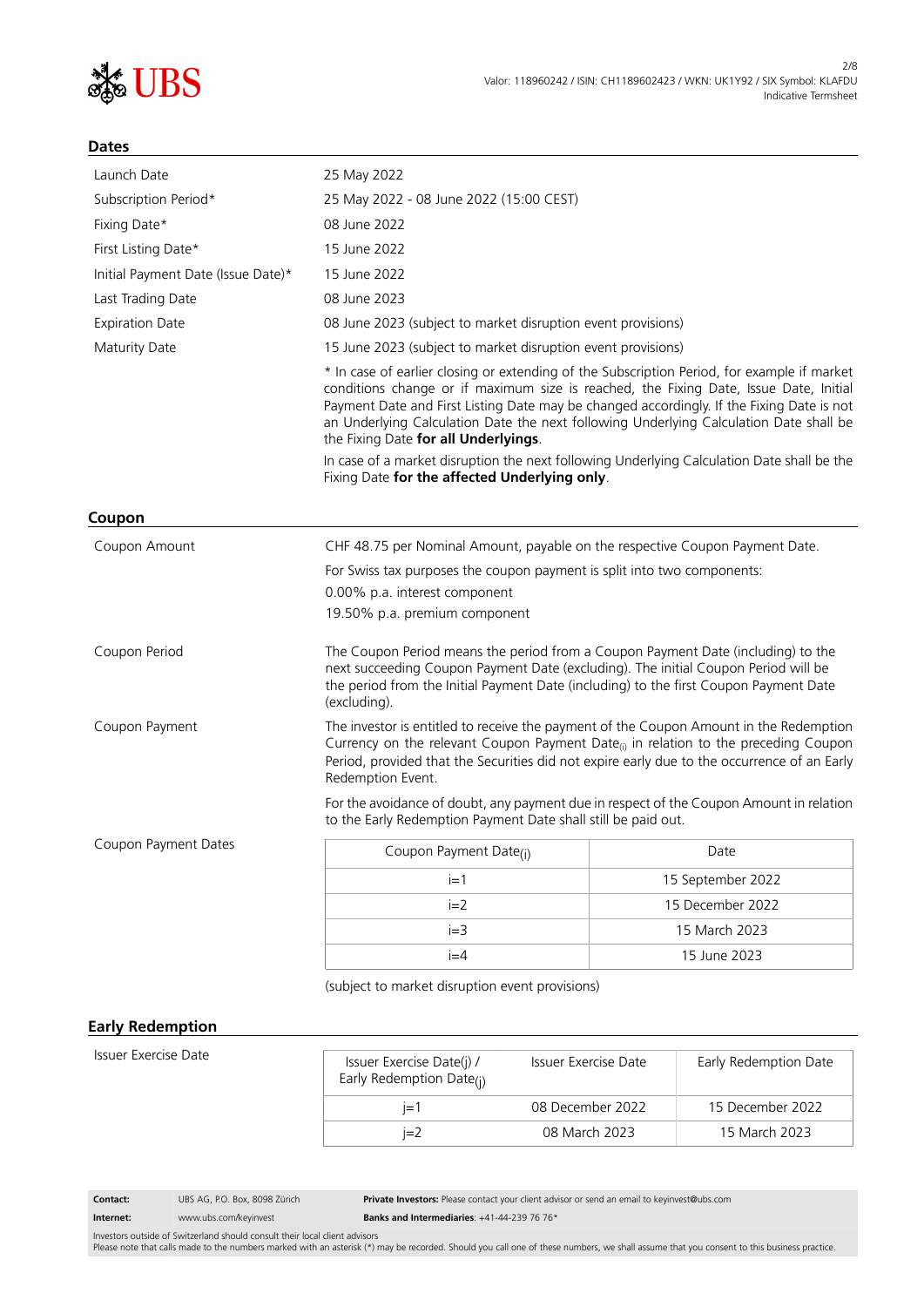

# **Redemption**

If no Early Redemption has occurred, the investor is entitled to receive from the Issuer an amount in the Redemption Currency on the Maturity Date, according to the following scenarios: Scenario 1 If a Kick In Event **has not occurred** the Redemption Amount per Product shall be the

| <b>SCETTATIO</b> 1         | IT & NICK IIT EVENT <b>NAS NOT OCCUTTEG</b> THE NEGENIPHON ANNOUNT PET PROGUCT STAIL DE THE<br>Nominal Amount.                                                                                                                                                                                                        |  |
|----------------------------|-----------------------------------------------------------------------------------------------------------------------------------------------------------------------------------------------------------------------------------------------------------------------------------------------------------------------|--|
| Scenario 2                 | If a Kick In Event has occurred and                                                                                                                                                                                                                                                                                   |  |
|                            | 1) If the Expiration Price of all Underlyings is equal to or higher than the respective<br>Strike Level, the Redemption Amount per Product shall be the Nominal Amount.<br>2) If the Expiration Price of any Underlying is lower than the respective Strike Level, the<br>investor will receive the Expiration Value. |  |
| Kick In Observation Period | The period from and including 08 June 2022 to and including 08 June 2023.                                                                                                                                                                                                                                             |  |
| Kick In Event              | A Kick In Event shall be deemed to occur if during the Kick In Observation Period, the price<br>of any Underlying quoted by the Relevant Exchange is at least once equal to or lower<br>than the respective Kick In Level, as reasonably determined by the Calculation Agent.                                         |  |
| <b>Expiration Value</b>    | $\frac{\text{Expiration Price of the Relevant Underlying}}{\text{StrikeLevel of the Relevant Underlying}} \times \text{Nominal Amount}$                                                                                                                                                                               |  |
| Relevant Underlying        | The Underlying <sub><math>(k)</math></sub> with the lowest performance, as determined and calculated by the<br>Calculation Agent pursuant to the following formula:<br>Underlying <sub>a</sub> (Expiration Price)<br>Underlying $_{\alpha}$ (Reference Level)                                                         |  |
| <b>Expiration Price</b>    | The Reference Price of the Underlying on the Expiration Date.                                                                                                                                                                                                                                                         |  |
| Reference Price            | Specified Price per unit of the Underlying, stated in the relevant Currency, and published<br>by the Relevant Exchange.                                                                                                                                                                                               |  |
|                            | Underlying: adidas AG<br>(Bloomberg Ticker: ADS GY)<br>Specified Price: official closing price<br>Relevant Exchange: Frankfurt Stock Exchange (XETRA)<br>Currency: EUR                                                                                                                                                |  |
|                            | Underlying: Nike, Inc.<br>(Bloomberg Ticker: NKE UN)<br>Specified Price: official closing price<br>Relevant Exchange: New York Stock Exchange<br>Currency: USD                                                                                                                                                        |  |
|                            | Underlying: On Holding AG<br>(Bloomberg Ticker: ONON UN)<br>Specified Price: official closing price<br>Relevant Exchange: New York Stock Exchange<br>Currency: USD                                                                                                                                                    |  |
|                            |                                                                                                                                                                                                                                                                                                                       |  |

**Contact:** UBS AG, P.O. Box, 8098 Zürich **Private Investors:** Please contact your client advisor or send an email to keyinvest@ubs.com

Investors outside of Switzerland should consult their local client advisors

Please note that calls made to the numbers marked with an asterisk (\*) may be recorded. Should you call one of these numbers, we shall assume that you consent to this business practice.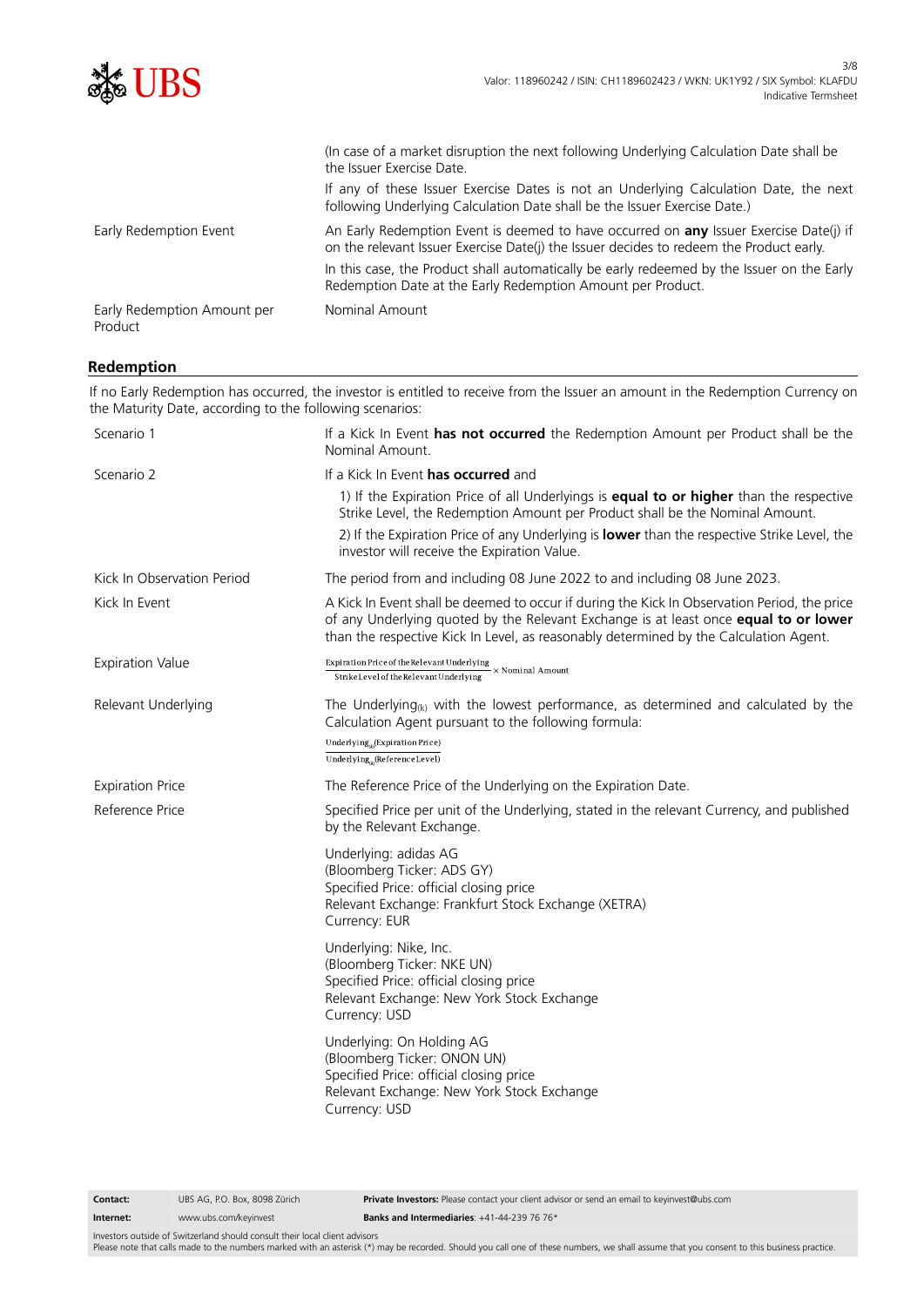

# **General Information**

| Contact:<br>Internet:         | UBS AG, P.O. Box, 8098 Zürich<br>www.ubs.com/keyinvest | Private Investors: Please contact your client advisor or send an email to keyinvest@ubs.com<br>Banks and Intermediaries: +41-44-239 76 76*                                                                                                                                                                                                                                                                                                                                                                                                                                                |
|-------------------------------|--------------------------------------------------------|-------------------------------------------------------------------------------------------------------------------------------------------------------------------------------------------------------------------------------------------------------------------------------------------------------------------------------------------------------------------------------------------------------------------------------------------------------------------------------------------------------------------------------------------------------------------------------------------|
| Swiss Transfer Stamp Duty     |                                                        | The product does not qualify as a taxable security. Secondary market transactions are not<br>subject to Swiss Stamp Duty.                                                                                                                                                                                                                                                                                                                                                                                                                                                                 |
|                               | Tax Treatment Switzerland                              |                                                                                                                                                                                                                                                                                                                                                                                                                                                                                                                                                                                           |
| <b>Distribution Fees</b>      |                                                        | 0% fees included in the Issue Price                                                                                                                                                                                                                                                                                                                                                                                                                                                                                                                                                       |
| Public Offering               |                                                        | Switzerland                                                                                                                                                                                                                                                                                                                                                                                                                                                                                                                                                                               |
| Adjustments                   |                                                        | The terms of the Product may be subject to adjustments during its lifetime.<br>Detailed information on such adjustments is to be found in the Indicative Product<br>Documentation. For clients outside of the United Kingdom, any changes with regard to<br>the terms of this Product shall be published at www.ubs.com/keyinvest.                                                                                                                                                                                                                                                        |
| Product / Security            |                                                        | One Callable Barrier Reverse Convertible is equivalent to one (1) "Product" / "Security".<br>"Products" / "Securities", wherever used herein shall be construed to mean integral<br>multiples of the same, subject to the Issue Size.                                                                                                                                                                                                                                                                                                                                                     |
|                               | Governing Law / Jurisdiction                           | Swiss / Zurich                                                                                                                                                                                                                                                                                                                                                                                                                                                                                                                                                                            |
| Form of Deed                  |                                                        | Uncertificated Securities                                                                                                                                                                                                                                                                                                                                                                                                                                                                                                                                                                 |
| Clearing System               |                                                        | SIX SIS, Euroclear, Clearstream (registered as intermediated securities with SIX SIS AG, in<br>Switzerland)                                                                                                                                                                                                                                                                                                                                                                                                                                                                               |
| Status                        |                                                        | Unsecured / Unsubordinated                                                                                                                                                                                                                                                                                                                                                                                                                                                                                                                                                                |
| Minimum Trading Lot           |                                                        | CHF 1,000                                                                                                                                                                                                                                                                                                                                                                                                                                                                                                                                                                                 |
| Minimum Investment            |                                                        | CHF 1,000 (subject to Selling Restrictions)                                                                                                                                                                                                                                                                                                                                                                                                                                                                                                                                               |
|                               | Underlying Calculation Date                            | The Underlying Calculation Date means each day, on which the Relevant Exchange is open<br>for trading and the price of the respective Underlying is determined in accordance with<br>the relevant rules.                                                                                                                                                                                                                                                                                                                                                                                  |
| <b>Banking Day Convention</b> |                                                        | Where any date is used in conjunction with the term "Banking Day Convention", an<br>adjustment will be made if that date would otherwise fall on a day that is not a Banking<br>Day, so that the date will be the first following day that is a Banking Day. Investors shall<br>not be entitled to further interest or other payments in respect of such delay.                                                                                                                                                                                                                           |
| <b>Banking Days</b>           |                                                        | Zurich                                                                                                                                                                                                                                                                                                                                                                                                                                                                                                                                                                                    |
| <b>Trading Hours</b>          |                                                        | 09:15 - 17:15 (CET)                                                                                                                                                                                                                                                                                                                                                                                                                                                                                                                                                                       |
| Secondary Market              |                                                        | The Issuer or the Lead Manager, as applicable, intends, under normal market conditions,<br>to provide bid and/or offer prices for this Product on a regular basis. However, the Issuer or<br>the Lead Manager, as applicable, makes no firm commitment to provide liquidity by means<br>of bid and/or offer prices for this Product, and assumes no legal obligation to quote any<br>such prices or with respect to the level or determination of such prices.<br>Daily price indications will be available on Reuters/Bloomberg, SIX Financial Information<br>and www.ubs.com/keyinvest. |
| Listing                       |                                                        | SIX STRUCTURED PRODUCTS EXCHANGE AG                                                                                                                                                                                                                                                                                                                                                                                                                                                                                                                                                       |
|                               |                                                        | On Holding: New York Stock Exchange                                                                                                                                                                                                                                                                                                                                                                                                                                                                                                                                                       |
|                               |                                                        | Nike: New York Stock Exchange                                                                                                                                                                                                                                                                                                                                                                                                                                                                                                                                                             |
| Relevant Exchange             |                                                        | adidas: Frankfurt Stock Exchange (XETRA)                                                                                                                                                                                                                                                                                                                                                                                                                                                                                                                                                  |
| Paying Agent                  |                                                        | <b>UBS Switzerland AG</b>                                                                                                                                                                                                                                                                                                                                                                                                                                                                                                                                                                 |
| Calculation Agent             |                                                        | UBS AG, London Branch                                                                                                                                                                                                                                                                                                                                                                                                                                                                                                                                                                     |
| Lead Manager                  |                                                        | Branch additionally Jersey Financial Services Commission (JFSC).<br>UBS AG, Zurich (UBS Investment Bank)                                                                                                                                                                                                                                                                                                                                                                                                                                                                                  |
|                               | <b>Issuer Supervisory Authority</b>                    | Swiss Financial Market Supervisory Authority (FINMA). London Branch additionally<br>Financial Conduct Authority (FCA) and Prudential Regulation Authority (PRA). Jersey                                                                                                                                                                                                                                                                                                                                                                                                                   |
| <b>Issuer Rating</b>          |                                                        | Aa3 Moody's / A+ S&P's / AA- Fitch                                                                                                                                                                                                                                                                                                                                                                                                                                                                                                                                                        |
| Issuer                        |                                                        | UBS AG, Zurich and Basel, Switzerland, acting through its London Branch                                                                                                                                                                                                                                                                                                                                                                                                                                                                                                                   |

Investors outside of Switzerland should consult their local client advisors<br>Please note that calls made to the numbers marked with an asterisk (\*) may be recorded. Should you call one of these numbers, we shall assume that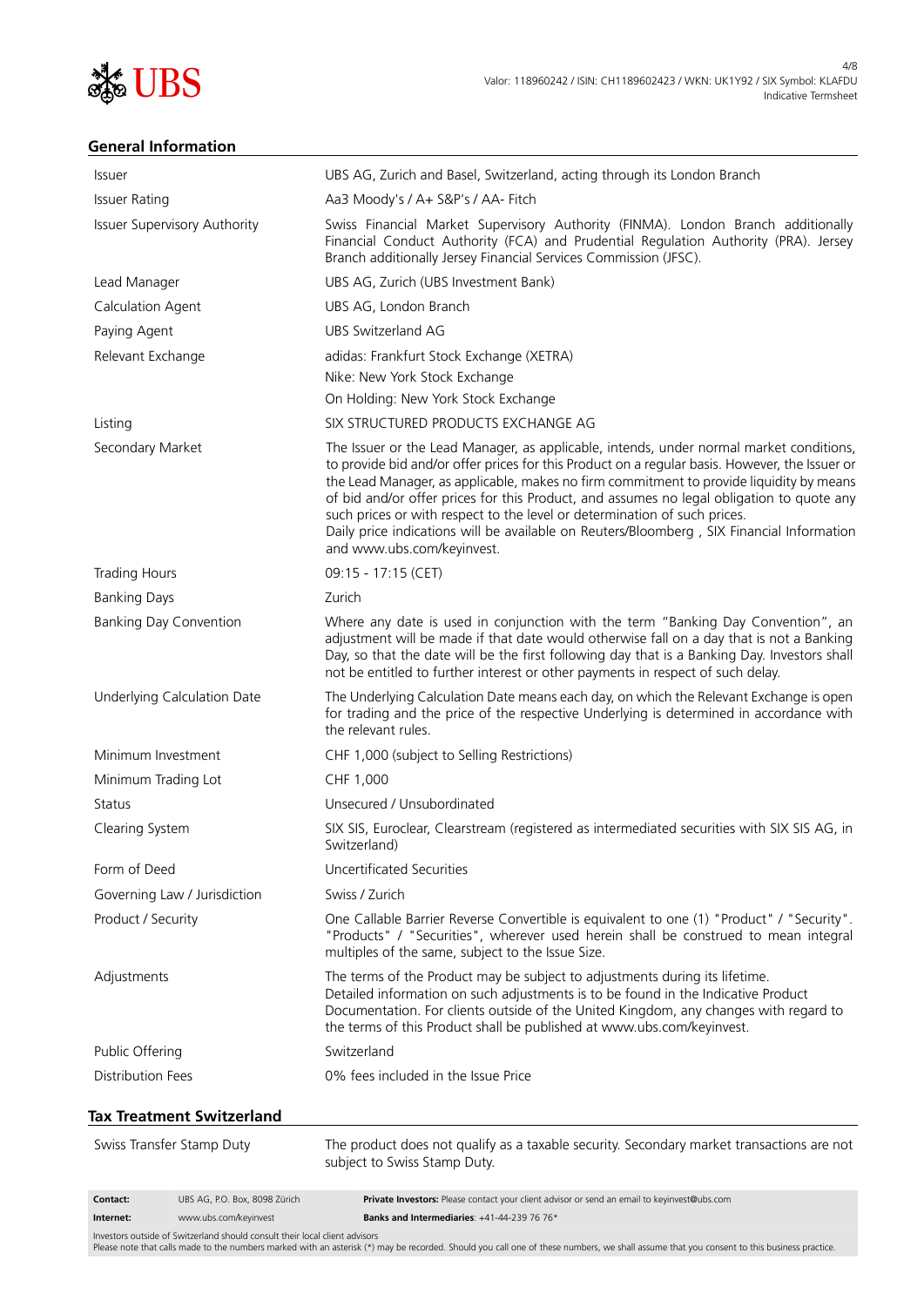

| Swiss Income Tax      | For Swiss tax purposes this product is qualified as a combination of an option and a bond<br>with the majority of the return consisting of coupon as opposed to discount or agio (non<br>IUP). For private investors resident in Switzerland the interest component of the coupon<br>and the increase of the bond floor (if any) are subject to income tax. The tax liability related<br>to the increase of the bond floor crystallises at redemption and does not depend on the<br>time of purchase. However, any gain derived from the option is considered as capital gain<br>and is therefore for such investors not subject to income tax. |
|-----------------------|-------------------------------------------------------------------------------------------------------------------------------------------------------------------------------------------------------------------------------------------------------------------------------------------------------------------------------------------------------------------------------------------------------------------------------------------------------------------------------------------------------------------------------------------------------------------------------------------------------------------------------------------------|
|                       | If the product carries negative interest: If the product carries a negative interest at issuance,<br>these investors can pursuant to the practice of the Swiss Federal Tax Administration neither<br>set negative interest off against interest income nor deduct negative interest from other<br>taxable income.                                                                                                                                                                                                                                                                                                                               |
| Swiss Withholding Tax | This product is not subject to the Swiss Issuer Withholding Tax.                                                                                                                                                                                                                                                                                                                                                                                                                                                                                                                                                                                |

The tax information only provides a general overview over the Swiss tax consequences linked to this product based on the tax laws and the practice of the tax administration at the time of issue. Tax laws and the practice of tax administrations may change, possibly with retroactive effect.

# **Significant Risks for Investors**

Investors in this Product should be experienced investors and familiar with both derivative products and the financial markets. Potential investors should understand the risks associated with an investment in the Product and shall only reach an investment decision after careful considerations with their legal, tax, financial and other advisors of (i) the suitability of an investment in the Product in the light of their own particular financial, fiscal and other circumstances (ii) the information set out in this document and (iii) the Underlying(s).

In addition to the market risk with regard to the development of the Underlying, each investor bears the general risk that the financial situation of the Issuer could deteriorate ("**Issuer Risk**"). The Products constitute immediate, unsecured and unsubordinated obligations of the Issuer, which, particularly in case of insolvency of the Issuer, rank pari passu with each and all other current and future unsecured and unsubordinated obligations of the Issuer, with the exception of those that have priority due to mandatory statutory provisions. The general assessment of the Issuer's creditworthiness may affect the value of the Products. This assessment generally depends on the ratings assigned to the Issuer or its affiliated companies by rating agencies such as Moody's, Fitch and Standard & Poor's. The Issuer Rating indicated in this document reflects the situation at the time of issuance and may be subject to change. The actual Issuer Rating at any given time can be seen on the Issuer's website (www.ubs.com) under "Investor Relations".

**In addition to the risk factors below, further risk factors are set out in the Indicative Product Documentation.**

#### **Product Specific Risks**

| Loss Potential                                                           |                                | Investors may lose some or all of the investment as they are fully exposed to the<br>performance of the Relevant Underlying.                                                                                                                                                                                                                                                                                                                                                                                                                                                                                                                                                                                        |  |
|--------------------------------------------------------------------------|--------------------------------|---------------------------------------------------------------------------------------------------------------------------------------------------------------------------------------------------------------------------------------------------------------------------------------------------------------------------------------------------------------------------------------------------------------------------------------------------------------------------------------------------------------------------------------------------------------------------------------------------------------------------------------------------------------------------------------------------------------------|--|
| Capital Protection (at Expiry)                                           |                                | None                                                                                                                                                                                                                                                                                                                                                                                                                                                                                                                                                                                                                                                                                                                |  |
| Risk Potential in comparison to a<br>direct investment in the Underlying |                                | The Kick In Level limits the risk exposure compared to a direct investment. However, once<br>a Kick In Event has occured, the risk potential is similar as with a direct investment in the<br>Relevant Underlying.                                                                                                                                                                                                                                                                                                                                                                                                                                                                                                  |  |
| Issuer Call right                                                        |                                | Yes, see under Redemption                                                                                                                                                                                                                                                                                                                                                                                                                                                                                                                                                                                                                                                                                           |  |
| Stop Loss Event                                                          |                                | None                                                                                                                                                                                                                                                                                                                                                                                                                                                                                                                                                                                                                                                                                                                |  |
|                                                                          | Extraordinary termination risk | The Product contains terms and conditions that allow the Issuer to terminate and redeem<br>the Product prior to the Maturity Date. In case of such extraordinary termination, the<br>Issuer shall pay to the investors an extraordinary termination amount as determined by<br>the Calculation Agent which is usually equivalent to the market value of the Product.<br>Potential investors should note that the extraordinary termination amount may deviate<br>from and may be considerably below the amount which would be payable pursuant to<br>the final redemption provisions on the Maturity Date. Investors are not entitled to request<br>any further payments on the Product after the termination date. |  |
| Adjustment risk                                                          |                                | Potential investors should be aware that it cannot be excluded that certain events occur or<br>certain measures are taken (by parties other than the Issuer) in relation to the Underlying(s)<br>which can lead to changes to the Underlying(s) or its concept (e.g. corporate events of<br>a company whose shares constitute an Underlying, market disruption events or other                                                                                                                                                                                                                                                                                                                                      |  |
| Contact:                                                                 | UBS AG, P.O. Box, 8098 Zürich  | Private Investors: Please contact your client advisor or send an email to keyinvest@ubs.com                                                                                                                                                                                                                                                                                                                                                                                                                                                                                                                                                                                                                         |  |
| Internet:                                                                | www.ubs.com/keyinvest          | Banks and Intermediaries: +41-44-239 76 76*                                                                                                                                                                                                                                                                                                                                                                                                                                                                                                                                                                                                                                                                         |  |

Investors outside of Switzerland should consult their local client advisors

Please note that calls made to the numbers marked with an asterisk (\*) may be recorded. Should you call one of these numbers, we shall assume that you consent to this business practice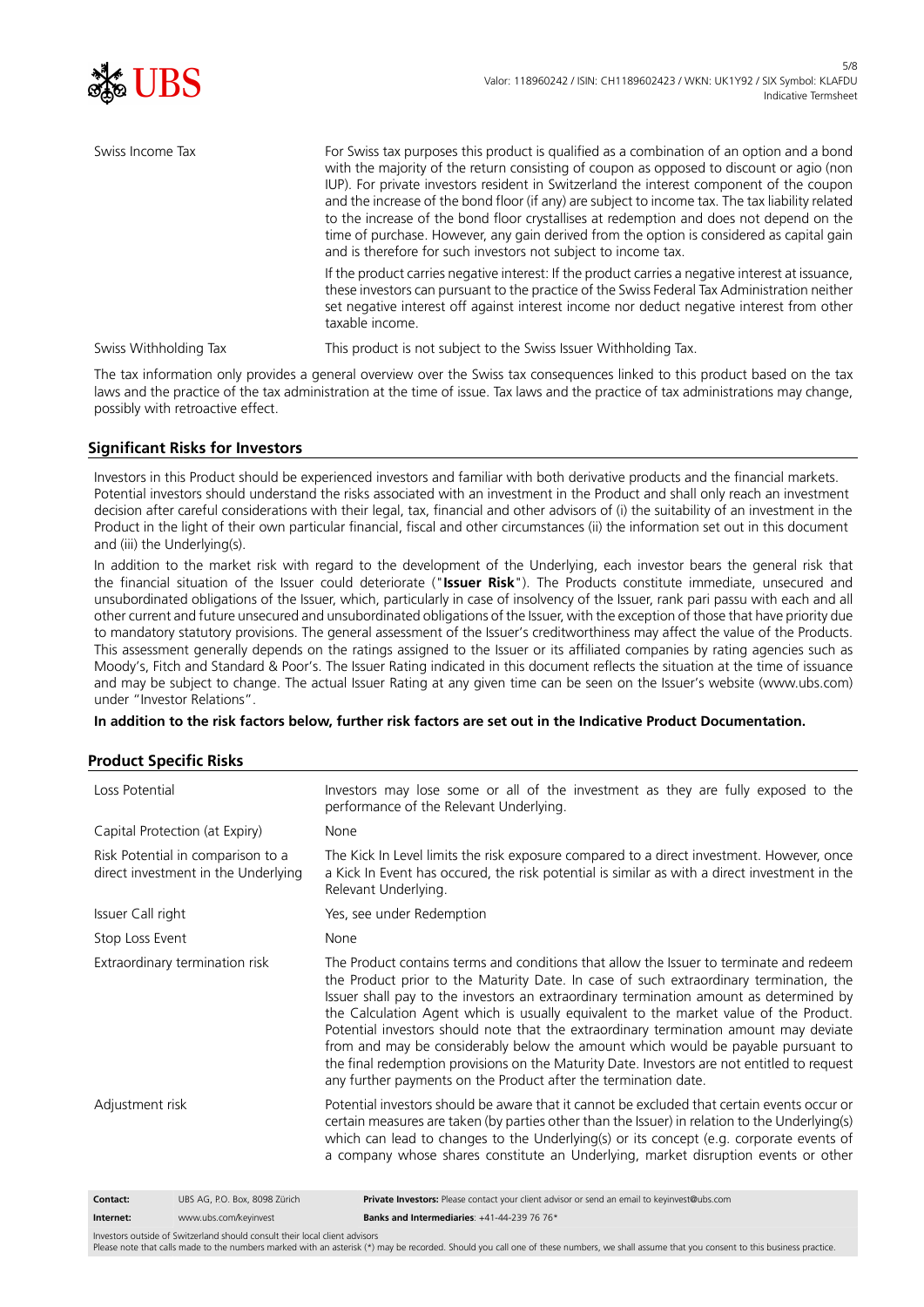

| circumstances affecting normal activities). In the case of the occurrence of such events<br>or measures, the Issuer and/or the Calculation Agent are entitled to effect adjustments<br>according to the Indicative Product Documentation. Such adjustments might have a<br>negative impact on the value of the Product.                                                                                                                                                                                                                                                                                                                                                                                                                                                                                                                                                                                                                                                                                                                                                                                                                                                                                                                                                                                                                                                                                                                                                                                                                |
|----------------------------------------------------------------------------------------------------------------------------------------------------------------------------------------------------------------------------------------------------------------------------------------------------------------------------------------------------------------------------------------------------------------------------------------------------------------------------------------------------------------------------------------------------------------------------------------------------------------------------------------------------------------------------------------------------------------------------------------------------------------------------------------------------------------------------------------------------------------------------------------------------------------------------------------------------------------------------------------------------------------------------------------------------------------------------------------------------------------------------------------------------------------------------------------------------------------------------------------------------------------------------------------------------------------------------------------------------------------------------------------------------------------------------------------------------------------------------------------------------------------------------------------|
| The Issuer or the Lead Manager, as applicable, intends, under normal market conditions,<br>to provide bid and/or offer prices for this Product on a regular basis. However, the Issuer<br>or the Lead Manager, as applicable, makes no firm commitment to provide liquidity by<br>means of bid and/or offer prices for this Product, and assumes no legal obligation to quote<br>any such prices or with respect to the level or determination of such prices.                                                                                                                                                                                                                                                                                                                                                                                                                                                                                                                                                                                                                                                                                                                                                                                                                                                                                                                                                                                                                                                                         |
| Potential investors therefore should not rely on the ability to sell this Product at a specific<br>time or at a specific price. Potential investors should note that prices quoted typically<br>include a spread and therefore may deviate from the market value of the Product. In special<br>market situations, where the Issuer is completely unable to enter into hedging transactions,<br>or where such transactions are very difficult to enter into, the spread between the bid<br>and offer prices in the secondary market may be temporarily expanded, in order to limit<br>the economic risks of the Issuer. Hence, investors might sell at a price considerably lower<br>than the actual price of the Product at the time of its sale. By selling the Product in the<br>secondary market investors may receive less than the capital invested.                                                                                                                                                                                                                                                                                                                                                                                                                                                                                                                                                                                                                                                                              |
| In case of a secondary market transaction, there is a possibility that costs, including taxes,<br>related to or in connection with the Product may arise for investors that are not paid by<br>the Issuer or imposed by the Issuer.                                                                                                                                                                                                                                                                                                                                                                                                                                                                                                                                                                                                                                                                                                                                                                                                                                                                                                                                                                                                                                                                                                                                                                                                                                                                                                    |
| Investors are exposed to market disruption events (such as trading disruption, exchange<br>disruption and early closure of the relevant exchange), which could have an impact on the<br>redemption amount through delay in payment, change in value or suspension of trading<br>in the Product in the secondary market. For a detailed description of such events and their<br>effects please refer to the Indicative Product Documentation.                                                                                                                                                                                                                                                                                                                                                                                                                                                                                                                                                                                                                                                                                                                                                                                                                                                                                                                                                                                                                                                                                           |
| Investors in this Product should note that any payment under this Product may be subject<br>to withholding tax (such as, inter alia, Swiss Withholding Tax, and/or withholding related to<br>FATCA or 871(m) of the US Tax Code). Any payments due under this Product are net<br>of such tax. Please refer to the Indicative Product Documentation for detailed information.<br>If the Issuer is required to withhold any amount pursuant to Section 871(m) or FATCA of<br>the U.S. Tax Code, the Issuer will not be required to pay additional amounts with respect<br>to the amount so withheld.                                                                                                                                                                                                                                                                                                                                                                                                                                                                                                                                                                                                                                                                                                                                                                                                                                                                                                                                     |
| A 30% withholding tax is imposed on certain "dividend equivalents" paid or deemed<br>paid to a non-U.S. holder with respect to a "specified equity-linked instrument" that<br>references one or more dividend-paying U.S. equity securities. The withholding tax can<br>apply even if the instrument does not provide for payments that reference dividends.<br>Treasury regulations provide that the withholding tax applies to all dividend equivalents<br>paid or deemed paid on specified equity-linked instruments that have a delta of one ("delta<br>one specified equity-linked instruments") issued after 2016 and to all dividend equivalents<br>paid or deemed paid on all other specified equity-linked instruments issued after 2018.                                                                                                                                                                                                                                                                                                                                                                                                                                                                                                                                                                                                                                                                                                                                                                                     |
| The Issuer has determined that the Products are not specified equity-linked instruments<br>that are subject to withholding on dividend equivalents and, therefore, will not be subject<br>to withholding on dividend equivalent payments. It is possible, however, that the Products<br>could be deemed to be reissued for tax purposes upon the occurrence of certain events<br>affecting the Shares and/or Index referenced in the Products or (ii) these Products, and<br>following such occurrence, the Products could be treated as delta one specified equity-<br>linked instruments that are subject to withholding on dividend equivalent payments. It is<br>also possible that withholding tax or other Section 871(m) tax could apply to the Products<br>under these rules if a non-U.S. holder enters, or has entered, into certain other transactions<br>in respect of the relevant Shares and/or Index referenced in the Products. If withholding is<br>required, the Issuer will withhold 30% in respect of dividend equivalents paid or deemed<br>paid on the Products and will not pay any additional amounts with respect to any such<br>taxes withheld. Additionally, in the event that withholding is required, the Issuer hereby<br>notifies each holder that for purposes of Section 871(m), the Issuer will withhold in respect<br>of dividend equivalents paid or deemed paid on the Products on the dividend payment<br>date as described in Treasury regulations section 1.1441-2(e)(4) and Revenue Procedure |
|                                                                                                                                                                                                                                                                                                                                                                                                                                                                                                                                                                                                                                                                                                                                                                                                                                                                                                                                                                                                                                                                                                                                                                                                                                                                                                                                                                                                                                                                                                                                        |

**Contact:** UBS AG, P.O. Box, 8098 Zürich **Private Investors:** Please contact your client advisor or send an email to keyinvest@ubs.com **Internet:** www.ubs.com/keyinvest **Banks and Intermediaries**: +41-44-239 76 76\*

Investors outside of Switzerland should consult their local client advisors<br>Please note that calls made to the numbers marked with an asterisk (\*) may be recorded. Should you call one of these numbers, we shall assume that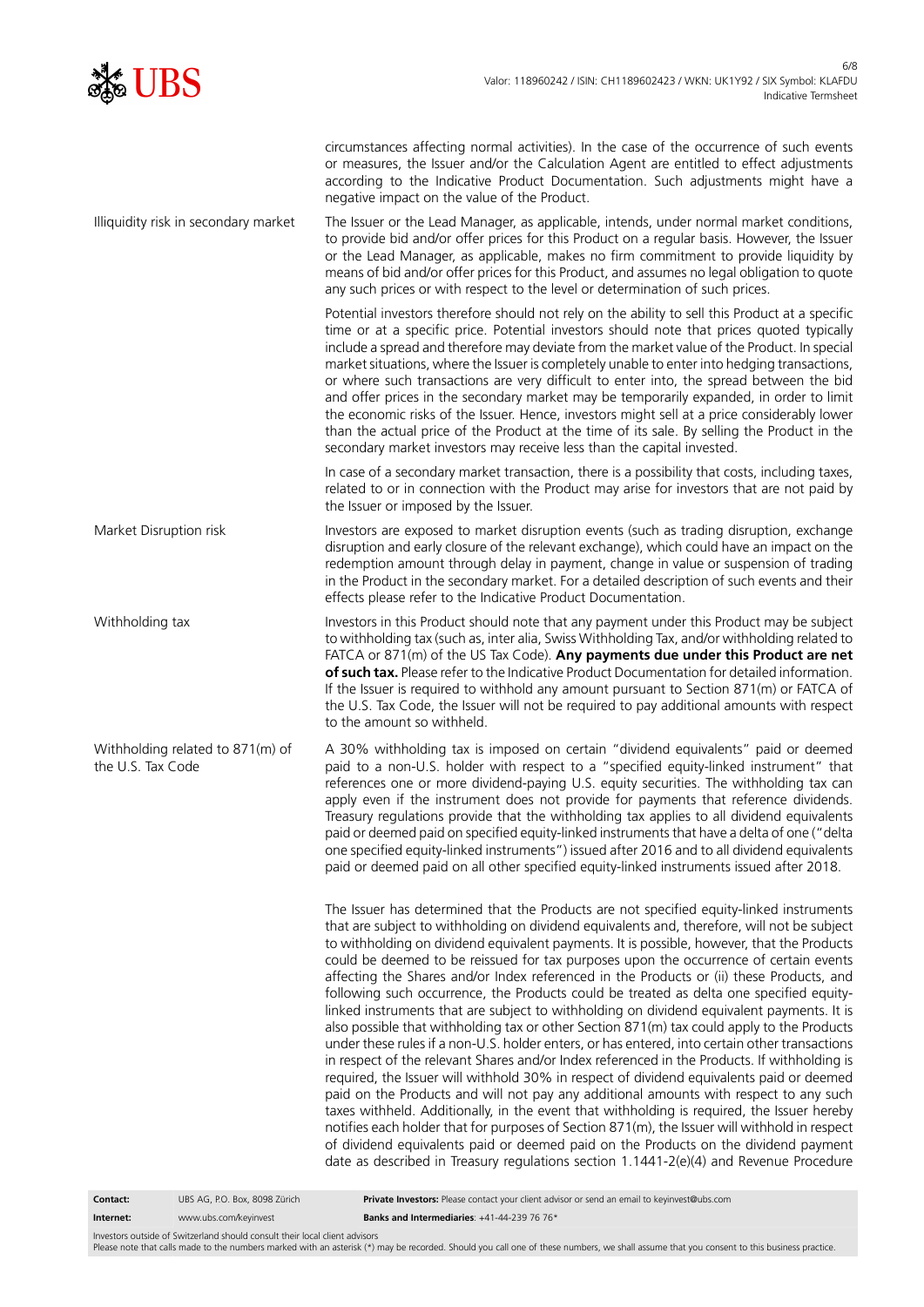

2017-15 §3.03(B), as applicable. A non-U.S. holder that enters, or has entered, into other transactions in respect of the Shares and/or Index referenced in the Products should consult its own tax advisor regarding the application of Section 871(m) to its Products in the context of its other transactions. No assurance can be given that investors in the Products will be able to successfully claim a reduction in tax pursuant to an income tax treaty.

#### **Important Information**

The information herein is communicated by UBS AG and/or its affiliates ("**UBS**"). UBS may from time to time, as principal or agent, have positions in, or may buy or sell, or make a market in any securities, currencies, financial instruments or other assets underlying the Product to which this document relates. UBS may provide investment banking and/or other services to and/or have officers who serve as directors of the companies referred to in this document. UBS's trading and/or hedging activities related to this Product may have an impact on the price of the underlying asset(s) and may affect the likelihood that any relevant barrier(s) is/are crossed. UBS has policies and procedures designed to minimise the risk that officers and employees are influenced by any conflicting interest or duty and that confidential information is improperly disclosed or made available.

In certain circumstances UBS sells this Product to dealers and other financial institutions at a discount to the issue price or rebates to them for their account some proportion of the issue price ("**Distribution Fees**"). Distribution Fees, if any, are disclosed in section 1 of this document and reflect the maximum amount a dealer or financial institution may receive from UBS; the actual amount may be lower.

Structured transactions are complex and may involve a high risk of loss. Prior to entering into a transaction you should consult with your own legal, regulatory, tax, financial and accounting advisors to the extent you consider it necessary, and make your own investment, hedging and trading decisions (including decisions regarding the suitability of this transaction) based upon your own judgement and advice from those advisors you consider necessary. Save as otherwise expressly agreed in writing, UBS is not acting as your financial advisor or fiduciary in any transaction.

This document should not be construed as an offer, personal recommendation or solicitation to conclude a transaction and should not be treated as giving investment advice. The terms of any investment in the Product to which this document relates will be exclusively subject to the detailed provisions, including risk considerations, contained in the Indicative Product Documentation.

UBS makes no representation or warranty relating to any information herein which is derived from independent sources. This document shall not be copied or reproduced without UBS's prior written permission.

No action has been or will be taken in any jurisdiction that would permit a public offering of the Products described herein, save where explicitly stated in the Indicative Product Documentation. The Products must be sold in accordance with all applicable selling restrictions in the jurisdictions in which they are sold.

There is a possibility that costs, including taxes, related to transactions in connection with this Product may arise for Investors that are not paid by UBS or imposed by it. Please refer to the Indicative Product Documentation for further information.

#### **Product Documentation**

The complete information regarding the Products, in particular the binding terms and conditions as well as the information regarding the Issuer shall be obtained in the respective Indicative Final Terms and the associated 'UBS Swiss Base Prospectus for the Issuance of Securities' ("**Base Prospectus**") along with the risk factors (including any supplements thereto) (together the "**Indicative Product Documentation**"), and if available the Key Information Document, can be obtained free of charge from UBS AG, P.O. Box, CH-8098 Zurich (Switzerland), via telephone (+41-(0)44-239 47 03), fax (+41-(0)44-239 69 14) or via email (swiss-prospectus@ubs.com). In addition, for clients outside of the United Kingdom, the Indicative Product Documentation is available at www.ubs.com/keyinvest. Notices in connection with this Product shall be validly given by publication as described in the Base Prospectus. Furthermore, for clients outside of the United Kingdom, any changes with regard to the terms of this Product shall be published at www.ubs.com/keyinvest.

#### **Selling Restrictions**

**Any Products purchased by any person for resale may not be offered in any jurisdiction in circumstances which would result in the Issuer being obliged to register any further documentation relating to this Product in such jurisdiction.**

**The restrictions listed below must not be taken as definitive guidance as to whether this Product can be sold in a jurisdiction. Additional restrictions on offering, selling or holding of this Product may apply in other jurisdictions. Investors in this Product should seek specific advice before on-selling this Product.**

**European Economic Area** - In relation to each Member State of the European Economic Area (each, a "**Member State**"), an offer of the Products to the public in a Member State may only be made in accordance with the following exemptions as set out in the Regulation (EU) 2017/1129 (as may be amended or replaced from time to time) (the "**Prospectus Regulation**"):

(a) Qualified investors: at any time to any legal entity which is a qualified investor as defined in the Prospectus Regulation;

(b) Fewer than 150 offerees: at any time to fewer than 150 natural or legal persons (other than qualified investors as defined in the Prospectus Regulation);

| <b>Contact:</b> | UBS AG. P.O. Box. 8098 Zürich | Private Investors: Please contact your client advisor or send an email to keyinvest@ubs.com |
|-----------------|-------------------------------|---------------------------------------------------------------------------------------------|
| Internet:       | www.ubs.com/keyinvest         | <b>Banks and Intermediaries:</b> $+41-44-239$ 76 76*                                        |

Investors outside of Switzerland should consult their local client advisors Please note that calls made to the numbers marked with an asterisk (\*) may be recorded. Should you call one of these numbers, we shall assume that you consent to this business practice.